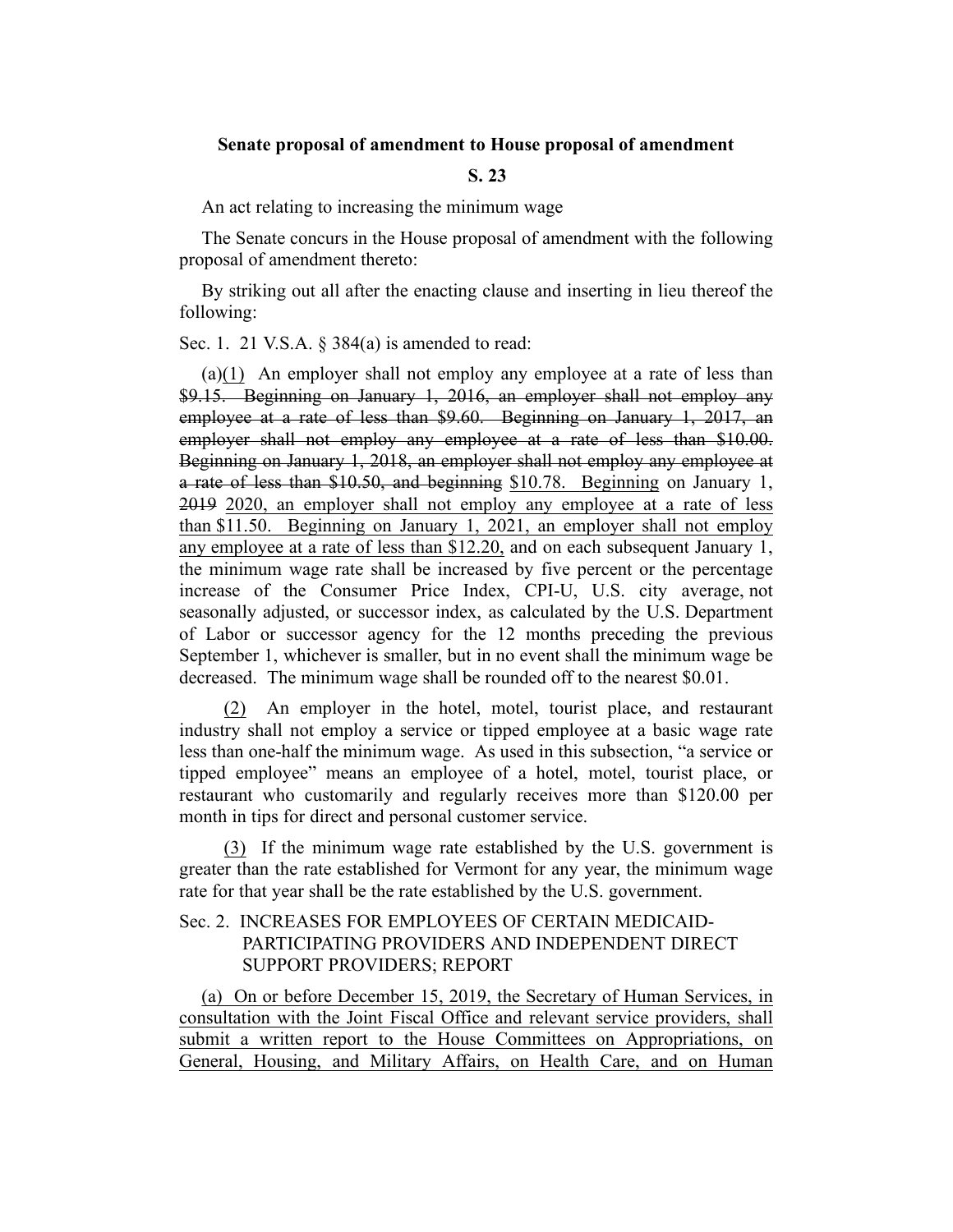Services and the Senate Committees on Appropriations, on Economic Development, Housing and General Affairs, and on Health and Welfare regarding the projected costs for fiscal years 2020 and 2021 of increasing Medicaid reimbursement rates to:

(1) Medicaid participating providers, including designated agencies, specialized service agencies, home health agencies, nursing homes, residential care homes, assisted living residences, and adult day agencies, by an amount necessary to facilitate the payment of wages to their employees who are providing services pursuant to the State Medicaid Program that are equal to at least the minimum wage set forth in 21 V.S.A. § 384; and

(2) independent direct support providers who are providing home- and community-based services pursuant to the State Medicaid Program to facilitate the payment of wages to those independent direct support providers that are equal to at least the minimum wage set forth in 21 V.S.A. § 384.

(b)(1) On or before August 15, 2019, the Secretary of Human Services shall request any documentation of wages and related costs that the Secretary determines to be necessary to develop the projections required pursuant to subsection (a) of this section from:

(A) Medicaid participating providers with employees who are providing services pursuant to the State Medicaid Program and earn wages that are at or near the minimum wage set forth in 21 V.S.A. § 384; and

(B) any fiscal services agency providing payroll services in relation to independent direct support providers who are providing home- and community-based services pursuant to the State Medicaid Program.

(2) Service providers and fiscal services agencies shall, on or before October 15, 2019, provide to the Secretary the documentation requested pursuant to subdivision (1) of this subsection.

(3) Any service provider that fails to provide the information requested by the Secretary pursuant to this subsection shall forfeit the right in fiscal years 2020 and 2021 to any increase in Medicaid reimbursement rates that is proposed pursuant to subsection (a) of this section.

## Sec. 3. TIPPED AND STUDENT MINIMUM WAGE STUDY COMMITTEE; REPORT

(a) Creation. There is created the tipped and student minimum wage study committee to examine the effects of altering or eliminating the basic wage rate for tipped employees in Vermont and of eliminating the subminimum wage for secondary school students during the school year.

(b) Membership. The Committee shall be composed of the following members: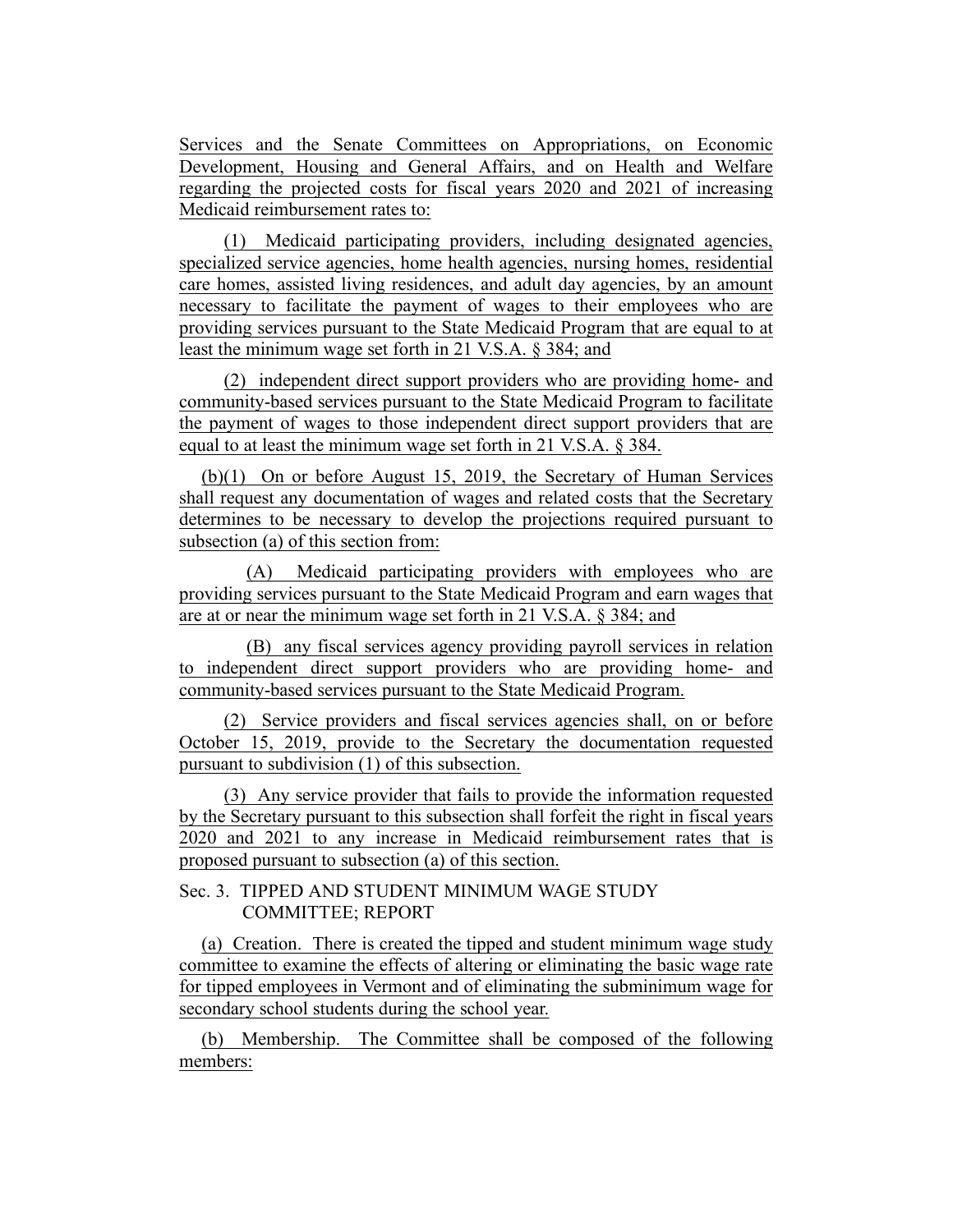(1) one member of the House appointed by the Speaker of the House;

(2) one member of the Senate appointed by the Committee on Committees;

(3) the Commissioner of Labor or designee;

(4) the Commissioner for Children and Families or designee;

(5) one member representing employers in the food service or hospitality industry, appointed by the Speaker of the House; and

(6) one member representing tipped workers in the food service or hospitality industry, appointed by the Committee on Committees.

(c) Powers and duties. The Committee shall study the effects of altering or eliminating the basic wage rate for tipped employees and of eliminating the subminimum wage for secondary school students during the school year, including the following issues:

(1) the impact in states that have eliminated their tipped wage on:

(A) jobs, prices, and the state economy; and

(B) the welfare of tipped workers, women, and working families with children;

(2) the impact in states that have increased their tipped wage during the last 10 years on:

(A) jobs, prices, and the state economy; and

(B) the welfare of tipped workers, women, and working families with children;

(3) the impact in states that have decoupled their tipped wage from the standard minimum wage during the last 10 years on:

(A) jobs, prices, and the state economy; and

(B) the welfare of tipped workers, women, and working families with children;

(4) the projected impact in Vermont of altering or eliminating the basic wage rate for tipped employees on:

(A) jobs, prices, and the State economy; and

(B) the welfare of tipped workers, women, and working families with children; and

(5) the projected impact in Vermont of eliminating the subminimum wage for secondary school students on jobs, prices, the State economy, and the welfare of individuals under 22 years of age.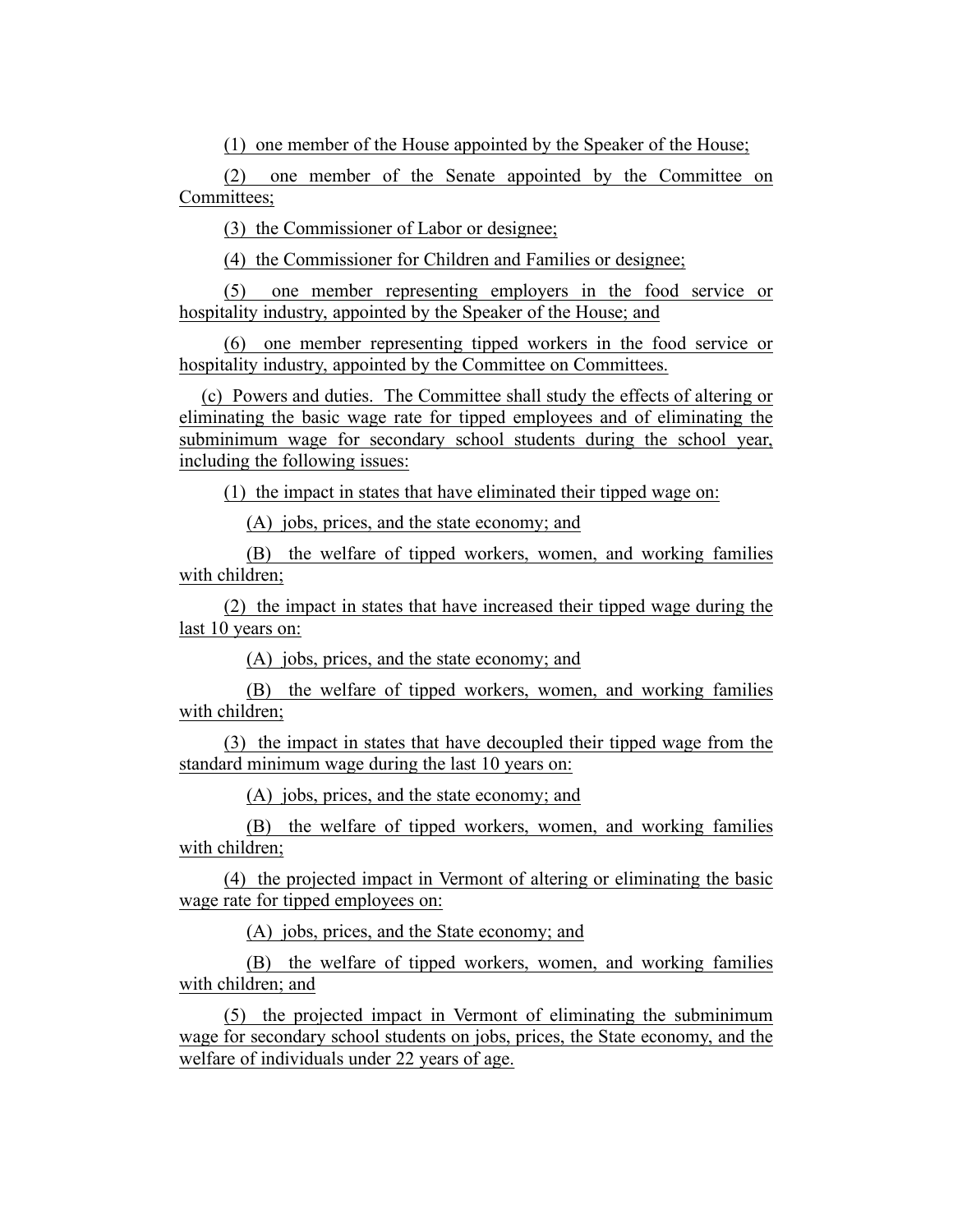(d) Assistance. The Committee shall have the administrative, technical, and legal assistance of the Office of Legislative Council and the Joint Fiscal Office.

(e) Report. On or before December 15, 2019, the Committee shall submit a written report to the House Committee on General, Housing, and Military Affairs and the Senate Committee on Economic Development, Housing and General Affairs with its findings and recommendations, if any, for legislative action related to Vermont's basic wage for tipped employees and subminimum wage for secondary school students.

(f) Meetings.

(1) The Commissioner of Labor shall call the first meeting of the Committee to occur on or before September 15, 2019.

(2) The Committee shall select a chair from among its members at the first meeting.

(3) A majority of the membership shall constitute a quorum.

(4) The Committee shall cease to exist on January 30, 2020.

(g) Compensation and reimbursement.

(1) For attendance at meetings during adjournment of the General Assembly, a legislative member of the Committee serving in his or her capacity as a legislator shall be entitled to per diem compensation and reimbursement of expenses pursuant to 2 V.S.A. § 406 for not more than six meetings. These payments shall be made from monies appropriated to the General Assembly.

(2) Members of the Committee who are not employees of the State of Vermont and who are not otherwise compensated or reimbursed for their attendance shall be entitled to per diem compensation and reimbursement of expenses as permitted under 32 V.S.A. § 1010 for not more than six meetings. These payments shall be made from monies appropriated to the General Assembly.

Sec. 4. MINIMUM WAGE FOR AGRICULTURAL WORKERS; WORKING GROUP; REPORT

(a) Creation. There is created the Agricultural Minimum Wage Working Group to examine the wage and hour laws for agricultural workers.

(b) Membership. The Working Group shall be composed of the following members:

(1) one member of the House appointed by the Speaker of the House;